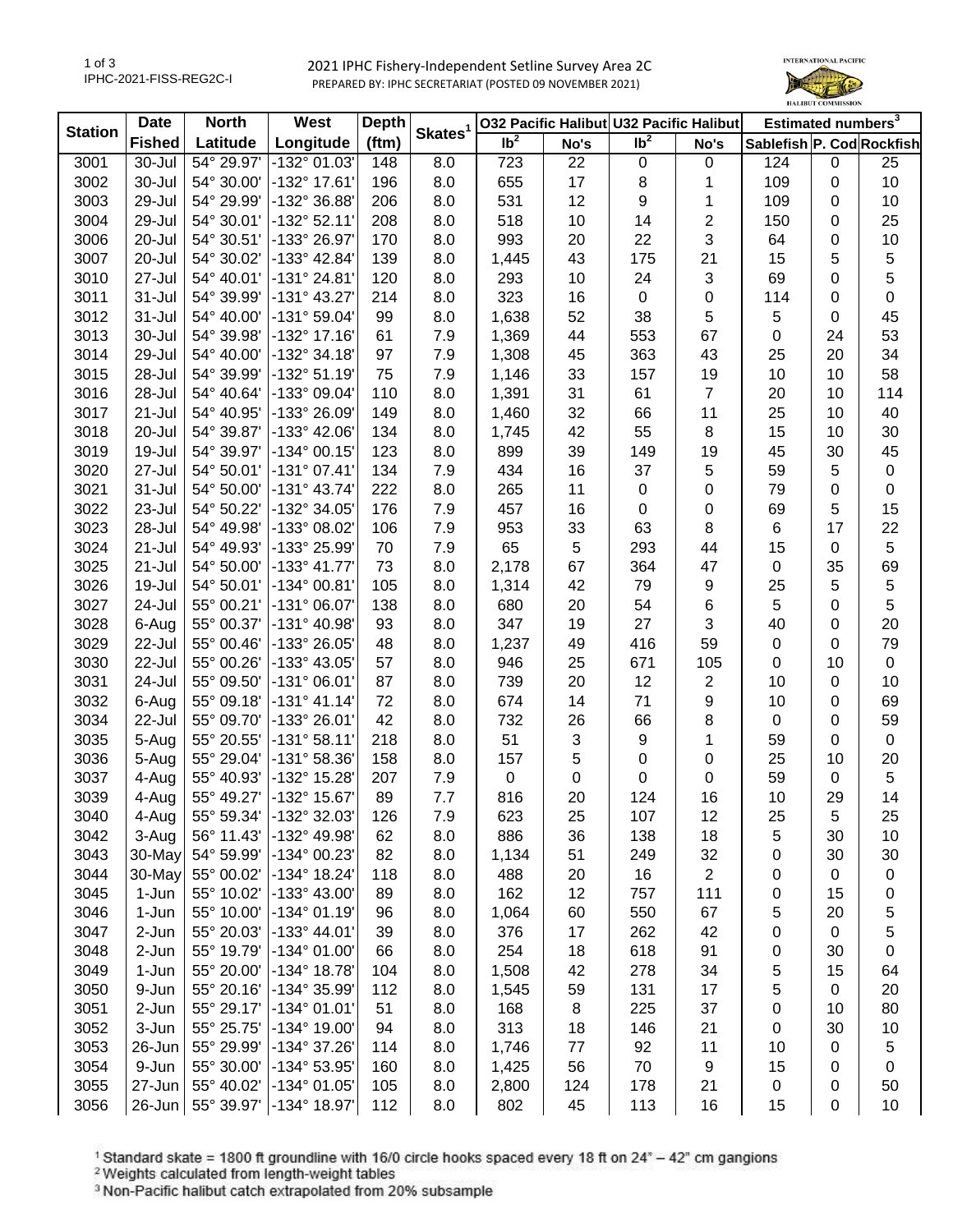2021 IPHC Fishery-Independent Setline Survey Area 2C PREPARED BY: IPHC SECRETARIAT (POSTED 09 NOVEMBER 2021)



| <b>Station</b> | <b>Date</b>   | <b>North</b> | West                  | <b>Depth</b> | Skates <sup>1</sup> |                 |                | 032 Pacific Halibut U32 Pacific Halibut |                          | Estimated numbers <sup>3</sup> |    |             |
|----------------|---------------|--------------|-----------------------|--------------|---------------------|-----------------|----------------|-----------------------------------------|--------------------------|--------------------------------|----|-------------|
|                | <b>Fished</b> | Latitude     | Longitude             | (ftm)        |                     | Ib <sup>2</sup> | No's           | $\overline{1}b^2$                       | No's                     | Sablefish P. Cod Rockfish      |    |             |
| 3057           | 20-Jun        | 55° 39.67'   | -134° 37.00'          | 114          | 7.8                 | 1,100           | 48             | 117                                     | 14                       | 15                             | 10 | 5           |
| 3058           | 9-Jun         | 55° 40.05'   | -134° 54.99'          | 110          | 8.0                 | 4,335           | 139            | 309                                     | 37                       | 25                             | 0  | 40          |
| 3059           | 25-Jun        | 55° 50.30'   | -133° 26.00'          | 41           | 8.0                 | 380             | 14             | 50                                      | 5                        | 10                             | 5  | 10          |
| 3060           | 25-Jun        | 55° 50.22'   | -133° 43.98'          | 81           | 8.0                 | 311             | 11             | $\mathbf 0$                             | 0                        | $\mathbf 0$                    | 0  | 90          |
| 3061           | 24-Jun        | 55° 49.85'   | -134° 02.03'          | 166          | 8.0                 | 1,379           | 66             | 56                                      | 6                        | 15                             | 0  | 10          |
| 3062           | 20-Jun        | 55° 49.97'   | -134° 36.95'          | 80           | 8.0                 | 450             | 14             | 108                                     | 14                       | 20                             | 15 | 114         |
| 3063           | 7-Jun         | 55° 50.07'   | $-134^{\circ} 55.01'$ | 103          | 8.0                 | 1,062           | 31             | 122                                     | 16                       | $\pmb{0}$                      | 0  | 15          |
| 3064           | 8-Jun         | 55° 50.06'   | -135° 13.01'          | 135          | 8.0                 | 838             | 34             | 118                                     | 16                       | 5                              | 0  | 10          |
| 3066           | 24-Jun        | 56° 00.02'   | -134° 02.26'          | 57           | 8.0                 | 1,534           | 60             | 334                                     | 43                       | 5                              | 20 | 15          |
| 3067           | $17 - Jun$    | 55° 59.93'   | -134° 19.98'          | 45           | 9.5                 | 1,690           | 53             | 204                                     | 30                       | $\mathbf 0$                    | 6  | 41          |
| 3068           | 7-Jun         | 56° 00.03'   | -134° 38.00'          | 206          | 8.0                 | 2,635           | 76             | 112                                     | 13                       | 139                            | 5  | 5           |
| 3069           | 7-Jun         | 56° 00.05'   | -134° 55.00'          | 202          | 8.0                 | 1,066           | 35             | 177                                     | 21                       | 104                            | 0  | 59          |
| 3070           | 8-Jun         | 56° 00.12'   | -135° 13.01'          | 201          | 8.0                 | 1,331           | 46             | 91                                      | 11                       | 50                             | 0  | 15          |
| 3071           | 23-Jun        | 56° 10.00'   | -133° 43.93'          | 146          | 8.0                 | 471             | 14             | 21                                      | $\mathfrak{S}$           | 5                              | 45 | $\pmb{0}$   |
| 3072           | 16-Jun        | 56° 09.98'   | -134° 19.99'          | 75           | 8.0                 | 2,727           | 134            | 643                                     | 79                       | 10                             | 30 | 15          |
| 3073           | 17-Jun        | 56° 09.91'   | -134° 38.01'          | 143          | 8.1                 | 3,320           | 131            | 350                                     | 42                       | 35                             | 15 | 10          |
| 3074           | 18-Jun        | 56° 09.99'   | -134° 55.86'          | 103          | 8.0                 | 4,270           | 197            | 712                                     | 84                       | 10                             | 0  | 20          |
| 3076           | 11-Jun        | 56° 19.84'   | -133° 44.01'          | 103          | 8.0                 | 714             | 22             | 29                                      | 4                        | 10                             | 15 | $\pmb{0}$   |
| 3077           | 16-Jun        | 56° 20.03'   | -134° 19.98'          | 86           | 8.0                 | 1,108           | 39             | 199                                     | 28                       | 10                             | 25 | 35          |
| 3078           | 18-Jun        | 56° 20.00'   | -134° 56.83'          | 63           | 8.0                 | 810             | 25             | 184                                     | 28                       | 5                              | 35 | 25          |
| 3079           | 19-Jun        | 56° 19.99'   | -135° 13.31'          | 85           | 8.0                 | 1,304           | 58             | 254                                     | 30                       | 5                              | 40 | 25          |
| 3081           | 4-Jun         | 56° 26.54'   | -133° 44.01'          | 49           | 8.0                 | 91              | $\overline{2}$ | $\overline{4}$                          | 1                        | 0                              | 0  | $\pmb{0}$   |
| 3082           | $15 - Jun$    | 56° 30.04'   | -134° 19.98'          | 59           | 8.0                 | 1,483           | 92             | 958                                     | 120                      | 0                              | 25 | 25          |
| 3083           | $15 -$ Jul    | 56° 30.14'   | $-135^{\circ}$ 16.06' | 58           | 8.0                 | 1,587           | 67             | 512                                     | 65                       | 0                              | 15 | 20          |
| 3084           | $15 -$ Jul    | 56° 29.90'   | -135° 32.87'          | 87           | 8.0                 | 1,383           | 38             | 60                                      | $\overline{7}$           | 5                              | 10 | 178         |
| 3085           | $15 -$ Jul    | 56° 39.99'   | -135° 16.45'          | 25           | 8.0                 | 3,663           | 74             | 49                                      | $\overline{7}$           | 0                              | 0  | 89          |
| 3086           | 14-Jul        | 56° 39.99'   | -135° 34.86'          | 76           | 8.0                 | 1,626           | 57             | 306                                     | 35                       | $\mathbf 0$                    | 10 | 124         |
| 3088           | 29-May        | 56° 50.01'   | -132° 50.00'          | 112          | 7.9                 | 872             | 40             | 179                                     | 23                       | 15                             | 0  | $\mathbf 0$ |
| 3089           | 14-Jul        | 56° 49.99'   | -135° 51.72'          | 103          | 8.0                 | 760             | 28             | 144                                     | 16                       | 35                             | 0  | 64          |
| 3091           | 30-May        | 57° 00.00'   | -134° 21.52'          | 187          | 8.0                 | 1,774           | 89             | 362                                     | 44                       | 69                             | 0  | $\mathbf 0$ |
| 3092           | 16-Jul        | 57° 00.00'   | -135° 59.95'          | 58           | 8.0                 | 1,028           | 41             | 434                                     | 52                       | $\boldsymbol{0}$               | 0  | 120         |
| 3095           | 30-May        | 57° 10.00'   | -134° 02.96'          | 159          | 8.0                 | 2,269           | 124            | 671                                     | 87                       | 45                             | 15 | $\mathbf 0$ |
| 3096           | 31-May        | 57° 10.10'   | -134° 39.91'          | 158          | 7.9                 | 356             | 10             | 17                                      | $\mathfrak{S}$           | 5                              | 39 | 25          |
| 3097           | 16-Jul        | 57° 10.57'   | -135° 54.01'          | 37           | 8.0                 | 2,224           | 46             | 248                                     | 36                       | $\mathbf 0$                    | 0  | 45          |
| 3098           | 13-Jul        | 57° 10.67'   | $-136°11.99$          | 114          | 8.0                 | 1,528           | 73             | 195                                     | 22                       | 45                             | 10 | 10          |
| 3099           | 1-Jun         | 57° 20.00'   | -133° 26.32'          | 75           | 8.0                 | 513             | 11             | 65                                      | 10                       | 5                              | 25 | 0           |
| 3100           | 1-Jun         | 57° 20.09'   | -133° 44.98'          | 194          | 8.0                 | 3,144           | 167            | 279                                     | 31                       | 20                             | 0  | 0           |
| 3102           | 13-Jul        | 57° 19.74'   | -135° 54.97'          | 46           | 8.0                 | 851             | 25             | 110                                     | 15                       | 0                              | 5  | 20          |
| 3103           | 13-Jul        | 57° 20.00'   | -136° 12.49'          | 95           | 8.0                 | 1,351           | 58             | 308                                     | 37                       | 30                             | 0  | 54          |
| 3104           | 2-Jun         | 57° 30.02'   | -133° 44.87'          | 126          | 8.0                 | 879             | 55             | 304                                     | 40                       | 5                              | 25 | 5           |
| 3105           | 31-May        | 57° 31.10'   | -134° 38.03'          | 145          | 8.0                 | 487             | 17             | 141                                     | 21                       | 0                              | 59 | 5           |
| 3106           | 8-Jul         | 57° 29.80'   | -136° 14.00'          | 47           | 8.0                 | 2,488           | 80             | 257                                     | 37                       | 0                              | 0  | 69          |
| 3107           | 2-Jun         | 57° 40.02'   | -133° 44.82'          | 181          | 8.0                 | 730             | 40             | 288                                     | 34                       | 0                              | 5  | $\pmb{0}$   |
| 3108           | 7-Jul         | 57° 40.32'   | -136° 33.06'          | 89           | 8.0                 | 2,687           | 165            | 933                                     | 106                      | 0                              | 5  | $\mathbf 0$ |
| 3110           | 7-Jul         | 57° 48.60'   | -136° 36.92'          | 65           | 8.0                 | 2,532           | 120            | 873                                     | 106                      | $\mathbf 0$                    | 0  | 129         |
| 3111           | 7-Jul         | 57° 50.12'   | -136° 52.52'          | 187          | 8.0                 | 1,088           | 64             | 166                                     | 18                       | 124                            | 15 | 25          |
| 3112           | 3-Jun         | 58° 00.00'   | -134° 03.98'          | 124          | 7.9                 | 69              | 3              | 18                                      | $\overline{2}$           | $\pmb{0}$                      | 0  | $\pmb{0}$   |
| 3114           | 29-Jun        | 58° 09.97'   | -135° 01.90'          | 105          | 7.9                 | 414             | 21             | 168                                     | 23                       | $\mathbf 0$                    | 15 | 15          |
| 3115           | 29-Jun        | 58° 10.01'   | -135° 20.09'          | 95           | 8.0                 | 537             | 31             | 272                                     | 36                       | 25                             | 5  | 5           |
| 3116           | $21$ -Jun     | 58° 08.55'   | -136° 34.68'          | 151          | 8.0                 | 1,871           | 49             | 30                                      | $\overline{\mathcal{A}}$ | 50                             | 25 | 15          |
|                |               |              |                       |              |                     |                 |                |                                         |                          |                                |    |             |

<sup>1</sup> Standard skate = 1800 ft groundline with 16/0 circle hooks spaced every 18 ft on 24<sup>\*</sup> – 42<sup>\*</sup> cm gangions <sup>2</sup> Weights calculated from length-weight tables<br><sup>2</sup> Weights calculated from length-weight tables<br><sup>3</sup> Non-Paci